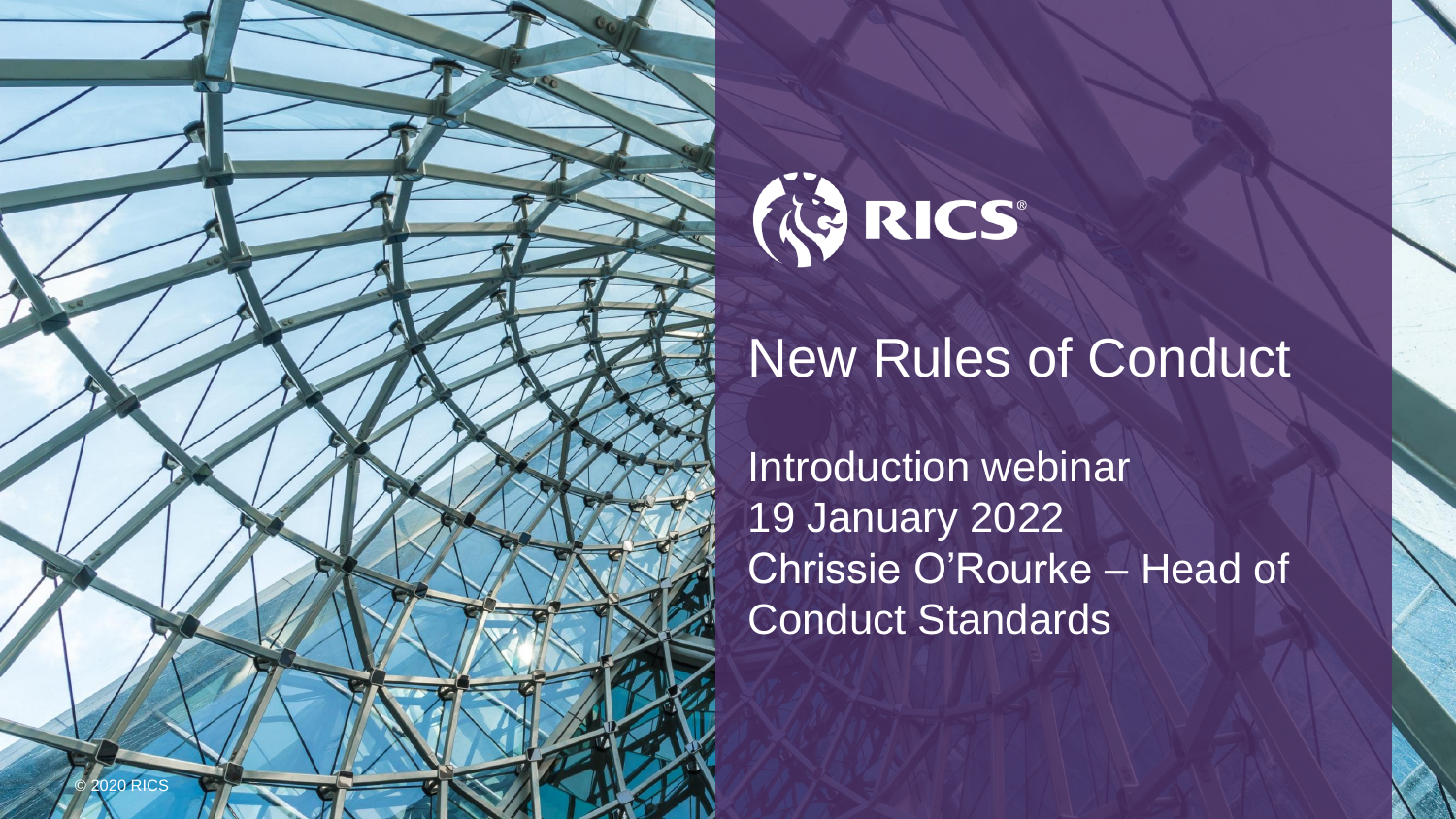### Why are we making changes?

Developed by working and advisory groups of members and other professionals, our purpose in changing the Rules is to:

- 1. Provide a simpler structure.
- 2. Give clear examples.
- 3. Focus on respect, diversity and inclusion.
- 4. Respond to evolving technology.
- 5. Emphasise the role of members' expertise in tackling global challenges.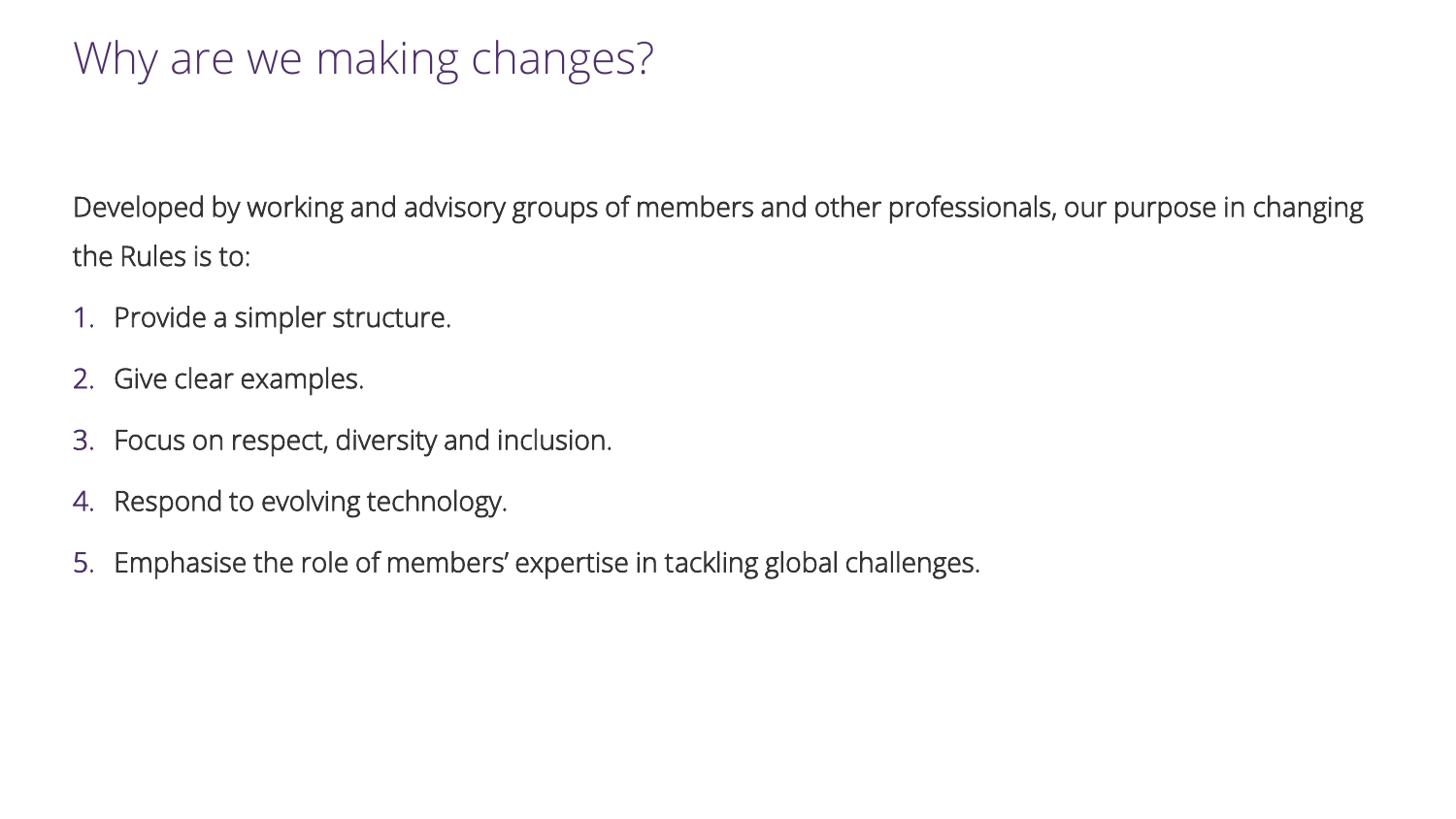#### New RICS Rules of Conduct

On 11 October we published new Rules of Conduct, that will apply from 2 February 2022. They include 5 Rules and an Appendix setting out the main professional obligations to RICS

Rule 1: Honesty, integrity and professional obligations

Rule 2: Maintaining and acting within competence

#### Rule 3: Providing good-quality service

Rule 4: Respect and encouraging diversity and inclusion

Rule 5: Public interest, responsibility and public confidence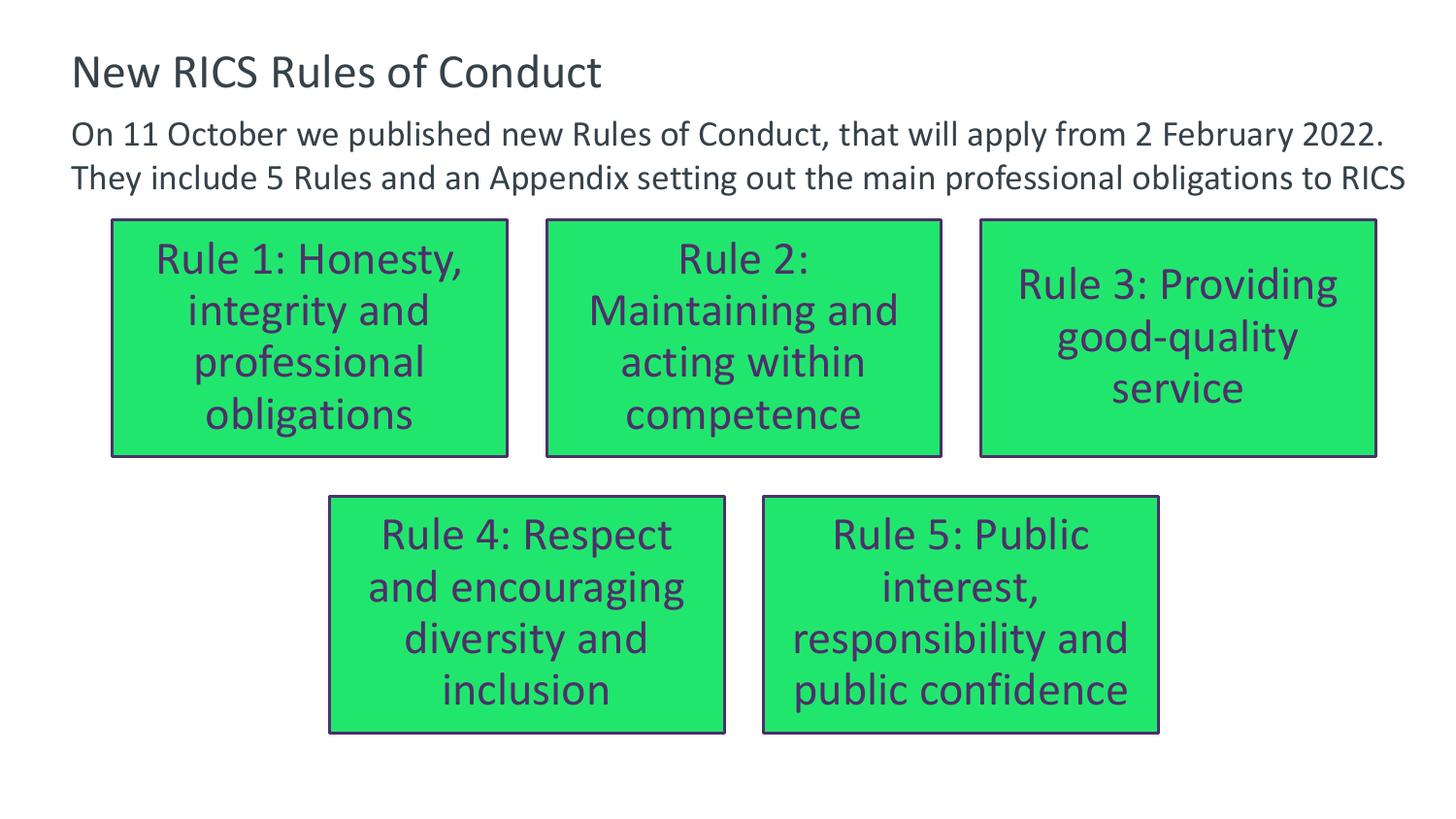#### Comparison with old Rules and Global Ethical Principles

Rule 1 and Appendix Ethical principle of integrity Old Rules 3, 8 and 9 for members Old Rules 3,6-15 for Firms

Rule 2

Ethical principle of high standard of service Old Rule 4 for members and firms

#### Rule 3

Ethical principle of high standard of service Old Rules 4 and 5 for

members and firms

Rule 4 Ethical principle of Respect Rule 5

Ethical principles of taking responsibility and promoting trust in the profession

Old Rule 7 for members

Old Rule 11 for Firms